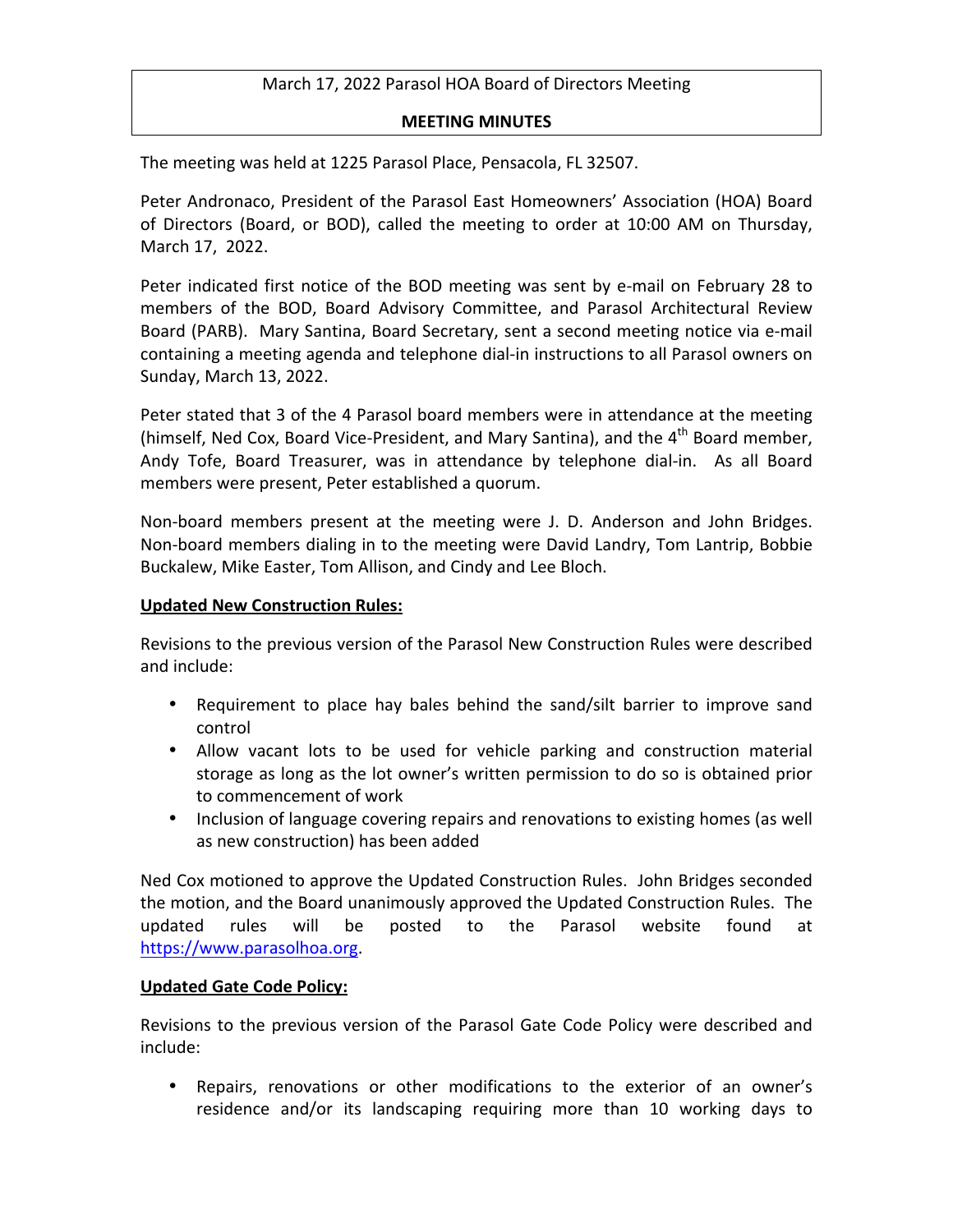complete will require a Contractor's gate code. Such repairs, renovations, or other modifications requiring fewer than 10 working days to complete should use the temporary gate code. The owner's personal gate code should not be used for this purpose.

• The owner's personal gate code is to be used by the owner and owner's family, and should not be used by Contractors, Sub-contractors, other workers or service providers, or non-family individuals. An owner's gate code used by nonfamily individuals will be deleted and that owner will need to request another personal gate code from the Board.

Mary Santina motioned to approve the Updated Gate Code Policy. The motion was seconded, and the Board unanimously approved the Updated Gate Code Policy. The updated policy will be posted to the Parasol website.

Bobbie Buckelew stated that a welcome package of Parasol information would be very beneficial for new owners in the subdivision. The Board agreed and will work with Bobbie to put together a Parasol information package that will be posted to the Parasol website. John Bridges stated he would coordinate with Etheridge to obtain front gate remotes for Bobbie.

# **Invoice Approval Process and Financial Monthly Reconciliation Process:**

Andy Tofe described the procedures to use for invoice processing and financial statement monthly reconciliation, noting that the intent of implementing these processes is to facilitate preparation of the following year's proposed budget, provide an opportunity for Board Treasurer review, and to make reviewed monthly financial statements available to owners on the Parasol website.

Andy further noted the procedures will require coordination between the Maintenance Committee Chairperson, Board Treasurer, and the Association Manager (Etheridge Property Management). Andy and John Bridges both indicated some time will be required to make sure the procedures are working smoothly.

Peter Andronaco motioned to approve the Invoice Approval Process and Financial Monthly Reconciliation Process, and Mary Santina seconded the motion. The Board unanimously approved both processes which will be posted to the Parasol website.

### **Committee Appointments:**

Peter Andronaco noted that there had been a resignation from the PARB and Landscape Committee earlier this year. He further noted that Ken Jenkins has agreed to serve as interim PARB chairperson, and that Doug Buelow has joined the Landscape Committee.

# **Parasol Website:**

Ned Cox discussed plans for updating the Parasol website, making the website more user friendly, raising awareness of the website among owners, and using it as a communication tool and primary source of information.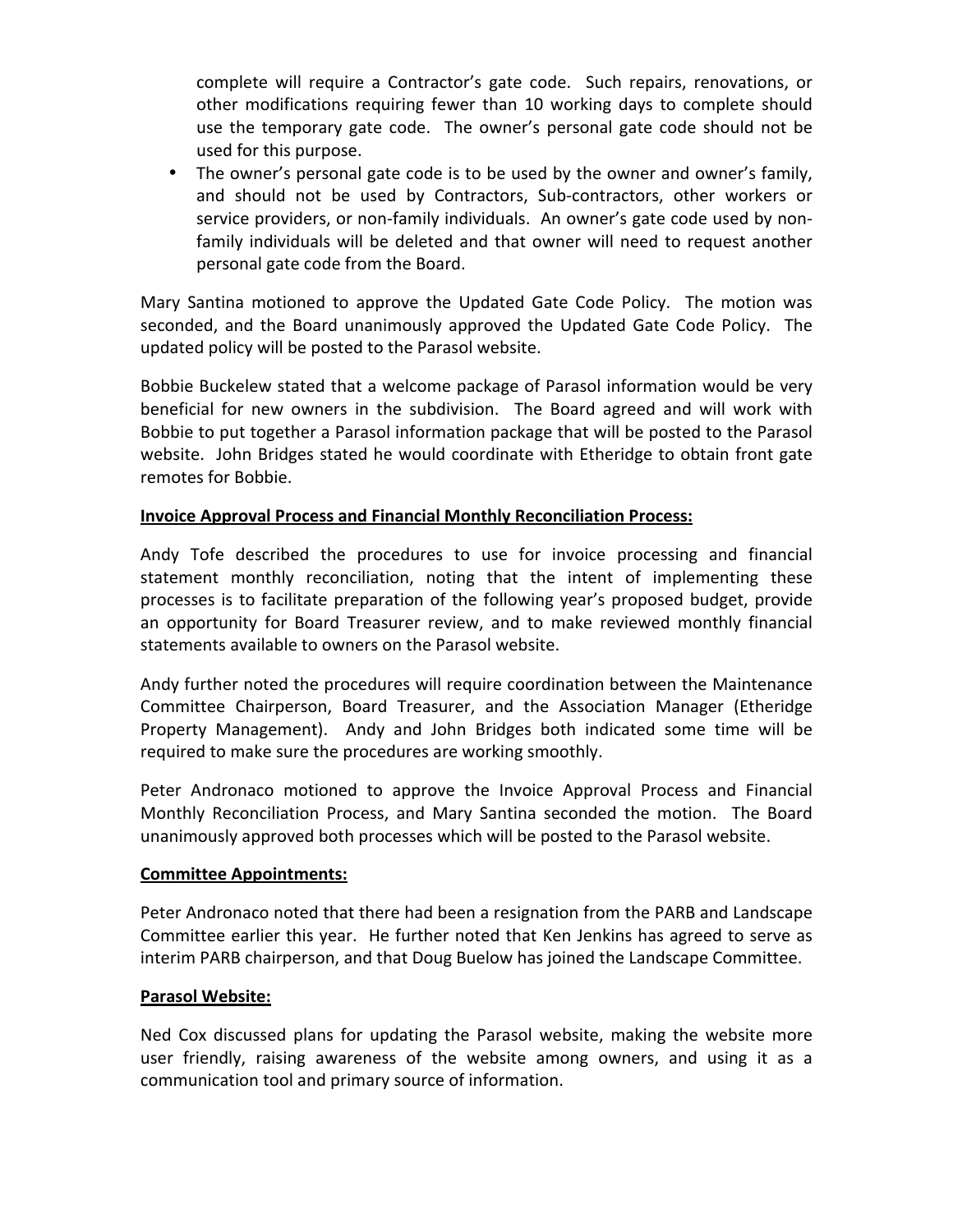Ned will be the lead contact for matters pertaining to the Parasol website, and is working with Kimberlie Turk to update various parts of the website. Kimberlie built the Parasol website and is currently contracted by the Association to maintain it. Kimberlie will provide Ned with a cost estimate to account for an increase in her time required to modify and maintain the website. To simplify the flow of information to Kimberlie, Ned will act as the point contact for materials to be posted to the website.

### **New Business:**

John Bridges updated the meeting on the following points:

Front gate and pool camera system  $-$  the cameras have been installed and are active; one camera views the front entrance and exit gates, the other views the pool deck towards the southern pool gate. John noted that the system will continuously record 30 days of data, is not motion activated and can currently be accessed by himself and Ken Jenkins, who is the pool contact on the maintenance committee.

Pool cabana maintenance  $-$  painting, caulking, and other cabana maintenance activity will be conducted over the next few weeks. John noted the cabana restroom code was cancelled several weeks ago after someone soiled the restrooms. A new restroom code will be sent to all owners with a reminder not to provide the restroom code to anyone outside of family and guests.

Sidewalks and curbs painting  $-$  The sidewalks have been painted. There are a few areas that will require some touch-up work. Curb painting should start in the next 1-2 weeks depending on weather, and the entire process will take several weeks to complete. Owners will be notified when the curbs in front of their house are scheduled for painting. Bob Thomas is the point person on the Maintenance Committee in charge of the painting.

Bollard lighting  $-$  J. D. Anderson noted the replacement bollard near 1235 Parasol Place is currently being installed. Wiring for a new lighting bollard near 1218 Parasol Place is also currently being installed and the bollard will be installed in the next several days, weather permitting.

Front entrance gate not closing  $-$  John noted the front entrance gate has been sticking in the open position. He has had initial discussions with repair people and thinks the issue is moisture in the gate control.

Attorney's letter to homeowners  $-$  Peter noted the Board received several inquiries from owners regarding potential violations of the  $4<sup>th</sup>$  amendment to the Parasol Declaration of Covenants, Conditions, and Restrictions (CCR), and mentioned the reasons why the Board requested an opinion from the HOA's legal representative. He further described why the Board unanimously agreed to send the letter to all homeowners by US Post and e-mail from the legal representative's law office and not from the Board.